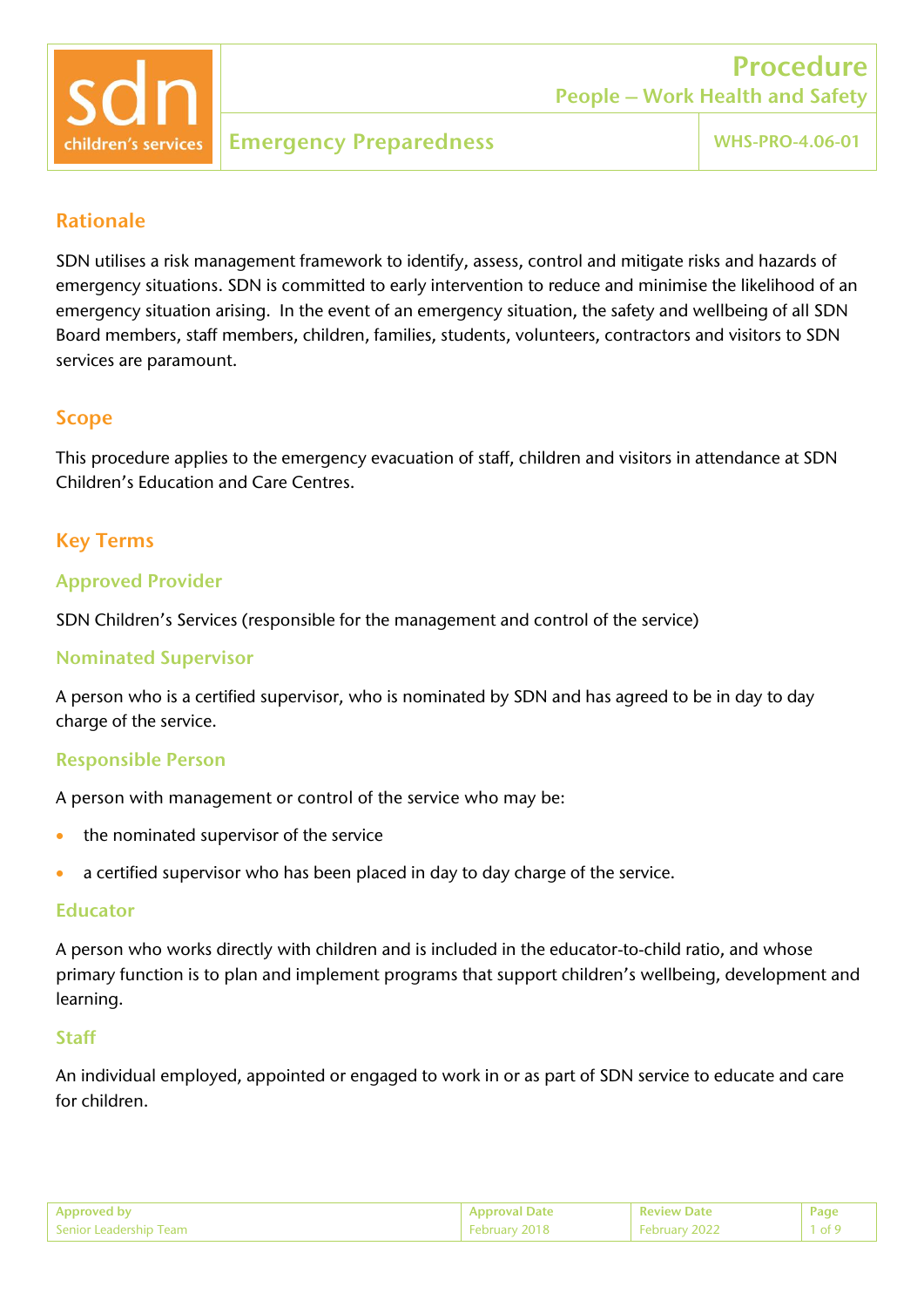## Volunteer

A person who assists in the provision of service but is not employed or engaged for remuneration in relation to that assistance.

## Student

An individual currently undertaking study through a TAFE, University or Private Training Institution who are placed in the SDN centre for practice.

## Lock Down

Occurs when there is any external threat such as civil disorder, unauthorised entry, dangerous persons, inclement weather, demonstration, and siege.

## Duress alarm

An alarm which is located in each play/meeting room and will be used for major incidents such as:

- a child, staff or parent is seriously injured or requires urgent medical attention, and staff require assistance
- staff to get assistance to manage the risk of the child hurting themselves, other children and/or staff if the child is displaying behaviours of concern.

# Responsibilities

## Approved Provider and Nominated Supervisor

## Risk management approach to emergency and evacuation situations

- work together with staff to identify potential emergency and evacuation situations that may arise at a specific service to identify all risks associated with such situations. Risk assessments will be attached to this policy and reviewed at least on an annual basis
- work together with staff to develop procedures to manage all risks associated with emergency and evacuation situations
- ensure the development of an emergency evacuation floor plan
- ensure Emergency Evacuation Floor Plans and Emergency Evacuation Procedures are signed off by Property Manager
- ensure that emergency procedures in collaboration with stakeholders and subject matter experts (adapted from the Safe Work Australia Managing the Work Environment and Facilities: Code of Practice  $[2011]$ :
	- include the following:
		- **an effective response to an emergency**
		- evacuation procedures
		- notification of emergency services at the earliest opportunity

| <b>FMFRGENCY PREPAREDNESS PROCEDURE</b> |                      | <b>WHS-PRO-4.06-01</b> |        |
|-----------------------------------------|----------------------|------------------------|--------|
| <b>Approved by</b>                      | <b>Approval Date</b> | ' Review Date          | Page   |
| Senior Leadership Team                  | April 2020           | April 2024             | 2 of 9 |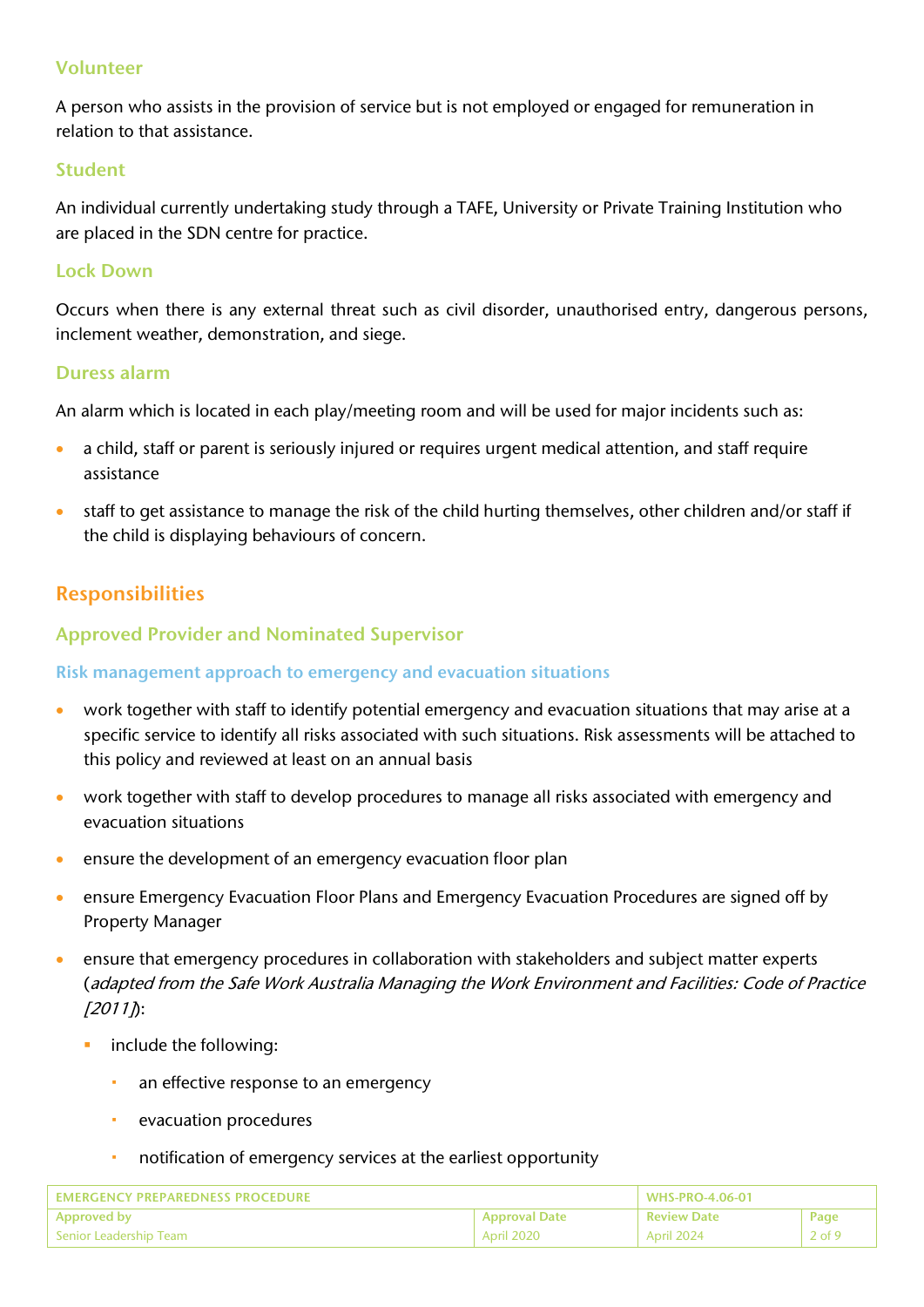- medical treatment and assistance
- effective communication between the Nominated Supervisor or responsible person on duty and all persons at the service.
- clearly explain how to respond in various types of emergency, including how to evacuate children, staff and families from the service in a controlled manner
- address the following, where relevant:
	- allocation of roles and responsibilities for specific actions in an emergency to persons with appropriate skills, for example appointment of area wardens
	- clear lines of communication between the person authorised to co-ordinate the emergency response and all persons at the service
	- the activation of alarms and alerting staff, children and families
	- the safety of all the people who may be at the service in an emergency, including visitors and tradespeople and children who will require special assistance to evacuate
	- specific procedures for critical functions such as a power shut-off
	- **i** identification of safe places
	- **•** potential traffic restrictions
	- distribution and display of a site plan that illustrates the location of fire protection
	- equipment, emergency exits and assembly points
	- the distribution of emergency phone numbers, including out-of-hours contact numbers
	- access for emergency services (such as ambulances) and their ability to get close to the service
	- regular evacuation practice drills
	- the use and maintenance of equipment required to deal with specific types of emergencies (for example, spill kits, fire extinguishers, early warning systems such as fixed gas monitors or smoke detectors and automatic response systems such as sprinklers) and
	- regular review of procedures and training.
- **E** must be tested with the emergency plan in which they are contained.
- ensure that all educators and staff must be instructed and trained in the procedures on an annual review basis
- ensure educators and staff have ready access to an operating telephone or similar means of communication and that emergency telephone numbers are displayed near telephones
- ensure educators and staff have ready access to emergency equipment such as fire extinguishers and fire blankets, and that staff are adequately trained in their use
- ensure that emergency equipment is tested as recommended by recognised authorities

| <b>EMERGENCY PREPAREDNESS PROCEDURE</b> |                      | <b>WHS-PRO-4.06-01</b> |        |
|-----------------------------------------|----------------------|------------------------|--------|
| <b>Approved by</b>                      | <b>Approval Date</b> | <b>Review Date</b>     | Page   |
| Senior Leadership Team                  | April 2020           | April 2024             | 3 of 9 |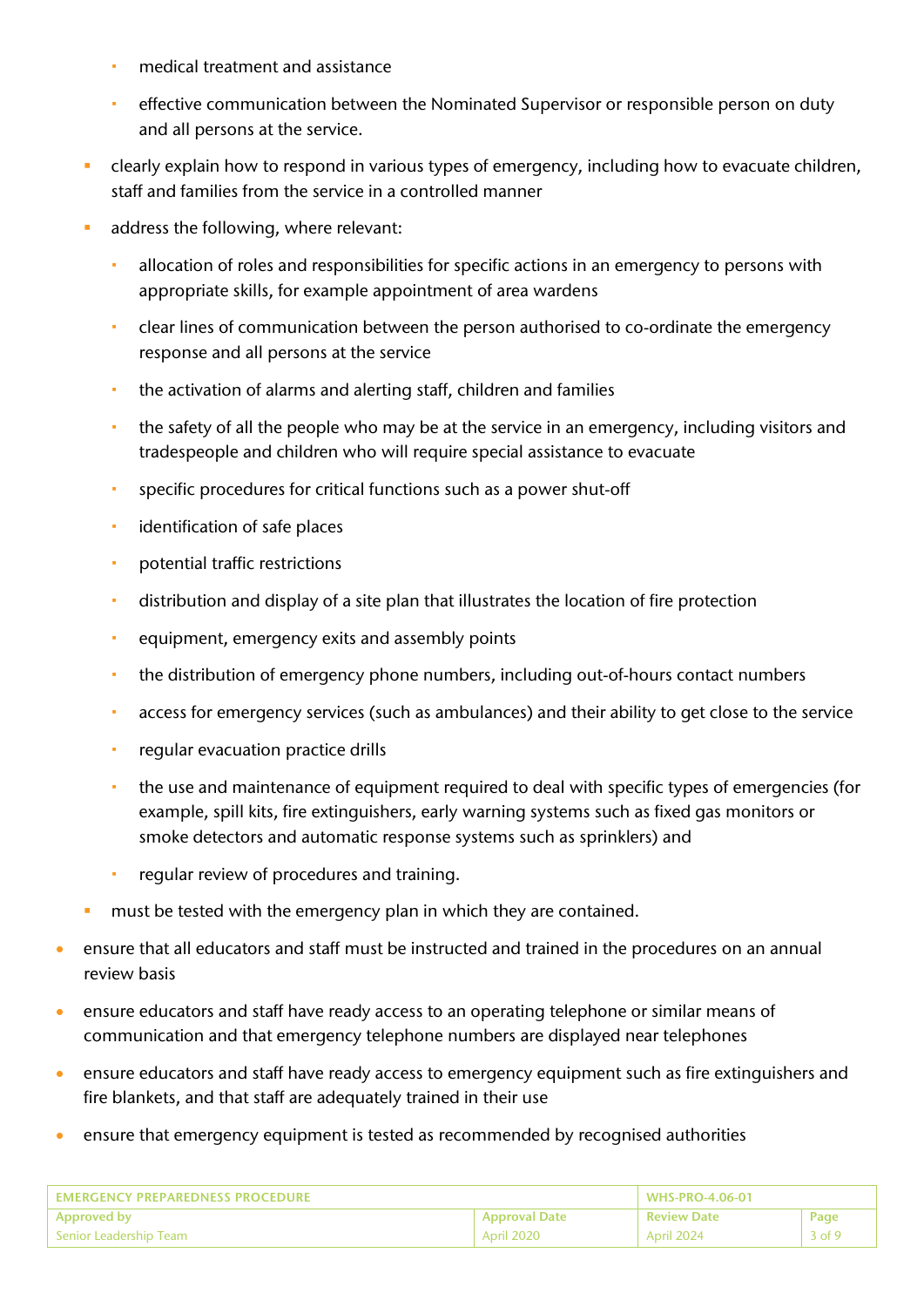• ensure that up to date portable emergency contact lists are held in each room within the centre and that evacuation procedures include the carrying of this list by a staff member at the evacuation point.

## Communication and display of emergency and evacuation procedure

- ensure the emergency evacuation procedure and floor plan are displayed in a prominent position near each exit and that all staff are aware of these
- ensure that all staff are trained in the emergency evacuation procedures
- ensure that all staff are aware of emergency evacuation points
- ensure that families are regularly reminded of the emergency procedures in place at the service.

## Scheduled and spontaneous rehearsals of responses to emergency situations

- provide staff and educators with specific procedures around all potential emergency situations
- ensure that evacuation procedures are in accordance with the evacuation floor plan
- ensure that rehearsals of evacuation procedures are regularly scheduled, every three months as a minimum, and that the schedule maximises the number of children and staff participating in the rehearsal
- ensure that staff are aware of when scheduled emergency evacuation drills are to take place
- ensure that spontaneous rehearsals also take place to ensure staff participate in the simulation of an unplanned, emergency evacuation events; and
- provide staff with evaluation/feedback forms after each scheduled and spontaneous rehearsal to assist in refining their risk management procedures around the safe evacuation of staff and children.

## Documentation and record keeping

- ensure all scheduled, spontaneous and actual evacuations are documented and reviewed
- ensure all staff are provided with feedback forms after each evacuation
- ensure all emergency contact lists remain current.

## Educators and Staff

## Risk management approach to emergency and evacuation situations

- assist the Nominated Supervisor in identifying risks and potential emergency situations
- assist the Nominated Supervisor in developing procedures to lessen the risks associated with emergency evacuations
- ensure they are aware of the placement of operating communications equipment and emergency equipment, and are confident in their ability to operate them.

## Communication and display of emergency and evacuation procedure

• contribute to the development of emergency and evacuation procedures

| <b>FMFRGENCY PREPAREDNESS PROCEDURE</b> |                      | <b>WHS-PRO-4.06-01</b> |        |
|-----------------------------------------|----------------------|------------------------|--------|
| Approved by                             | <b>Approval Date</b> | <b>Review Date</b>     | Page   |
| Senior Leadership Team                  | <b>April 2020</b>    | April 2024             | 4 of 9 |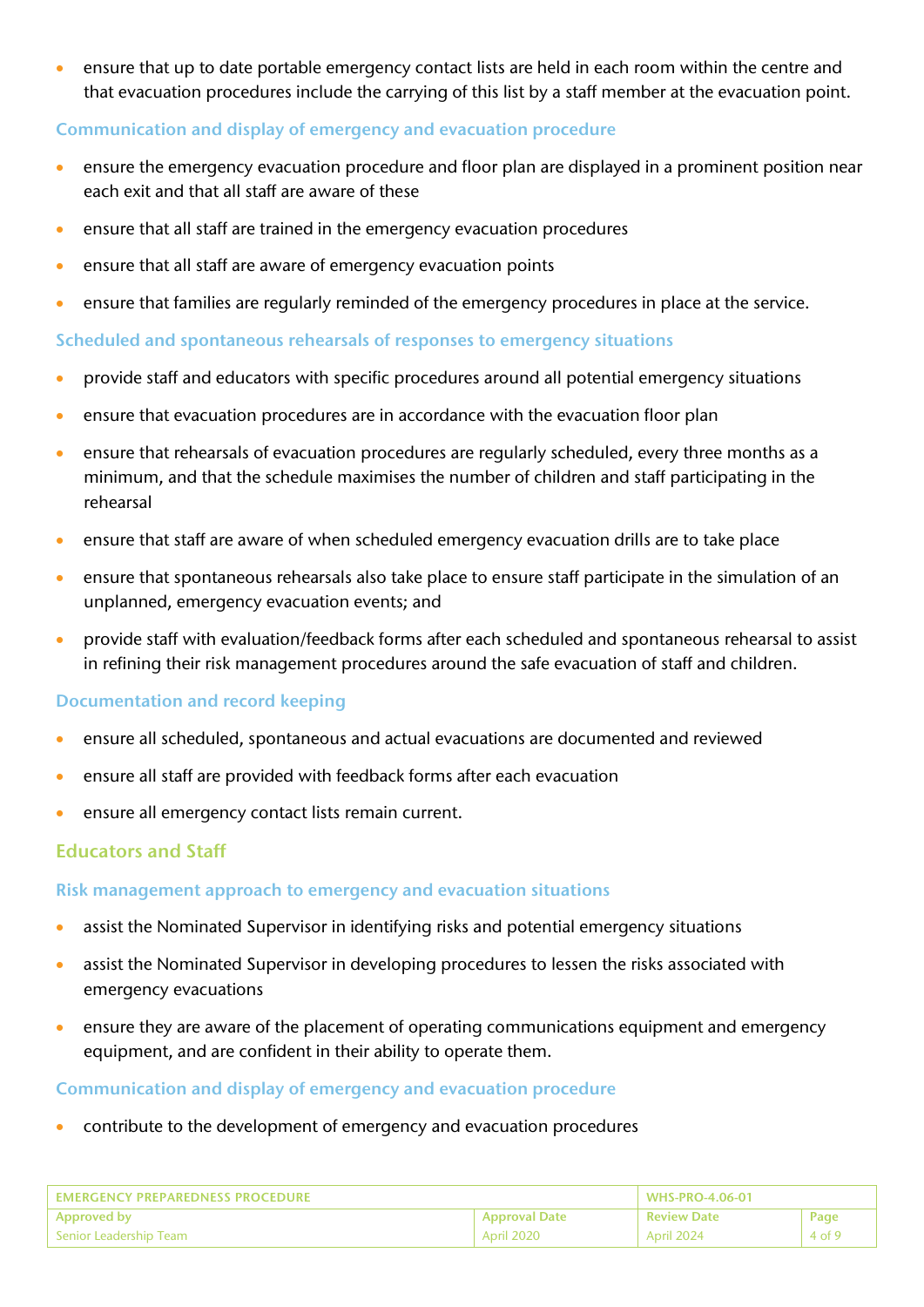- ensure they are aware of the emergency evacuation procedures
- ensure the emergency evacuation procedures and floor plan are displayed.

#### Scheduled and spontaneous rehearsals of responses to emergency situations

- be aware of upcoming scheduled emergency evacuations, and be ready in the event of a spontaneous simulated evacuation
- provide children with learning opportunities about emergency evacuation procedures
- be alert to the immediate needs of all children throughout the scheduled and spontaneous evacuation drills.

#### Lock Down

#### Nominated Supervisor will:

- alert SDN staff, families and visitors and initiate the emergency Lock down by announcing "This is a Lock Down, remain in your room (or make way to your room), stay low, and keep calm and quiet
- advise SDN staff, families and visitors that they must not leave the building until Emergency Services have arrived and contained the situation
- call 000 and alert the Police or other emergency service, if required.
- give instructions to staff, families and visitors as instructed by emergency services
- ensure all children are accounted for
- in the event of dangerous person, talk with the intruder via the intercom to calm them. If they have entered the building advise staff to lock themselves and the children in a room
- advise all staff, families and visitors that they have the "All Clear Signal" when the external threat is over
- implement a practice lock down every 3 monthly to ensure all staff, children and visitors are aware of the Lock Down process.

#### Staff will:

- upon witnessing an event or issue will alert the Nominated Supervisor or the Responsible Person and in the event of a dangerous persons will attempt to diffuse any anger and calm their frustration
- avoid any physical confrontation whenever possible and will not risk injury or attack in protecting SDN property.
- listen for instructions from the Nominated Supervisor
- move the children to an area where there are no windows (middle of rooms or bathrooms) and the lock themselves in the room
- where possible, children will remain down low and out of sight during the lockdown period
- turn out lights and keep below window levels

| <b>EMERGENCY PREPAREDNESS PROCEDURE</b> |                      | WHS-PRO-4.06-01    |        |
|-----------------------------------------|----------------------|--------------------|--------|
| <b>Approved by</b>                      | <b>Approval Date</b> | <b>Review Date</b> | Page   |
| Senior Leadership Team                  | April 2020           | April 2024         | 5 of 9 |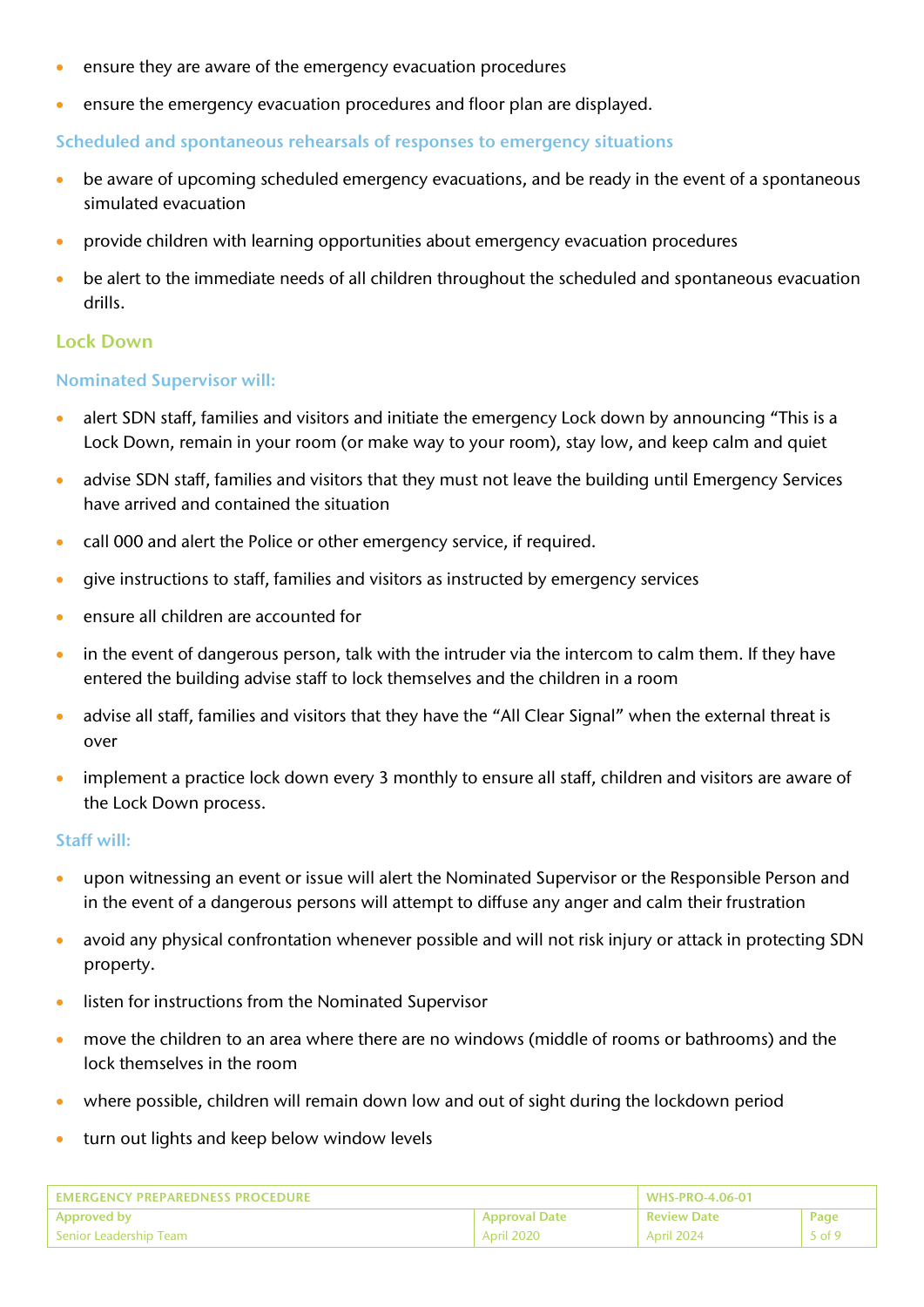- if children are outdoors, bring the children inside as quickly as possible
- confirm attendance using QikKids Kiosk to ensure all children are present. If there is a need to access data using QikKids Kiosk tablets during an emergency or drill out of the Centre premises, the person in charge needs collect the designated QikKids Kiosk tablet and mobile Wi-Fi device available at the Centre. This equipment should be kept charged all the time. QikKids Kiosk can be accessed by any device connected to internet. Staff may use the devices available in each room to access the system and do a head-count
- report any children missing to the Nominated Supervisor
- remain in locked rooms until the "ALL CLEAR" signal is given from the Nominated Supervisor or Responsible Person indicating the end of the lockdown
- the Responsible Person in control of the premises will remain in the office space when possible to enable continued communication with Emergency Services and to monitor the external threat.
- avoid contact with the dangerous person
- alert other staff and advise that a Lock Down is in process.

## Centre Administrator will:

- avoid physical conflict with the person(s), even if provoked
- secure essential documents, files, and paperwork
- lock doors and move to an area with the staff and children
- refer all media enquiries to SDN Head Office
- follow instructions from Nominated Supervisor or the Responsible Person, the Police and communicate to other staff as required.

## Duress alarm

- when the duress alarm is activated, the Nominated Supervisor or Responsible Person will go straight to the room to assist
- any staff present in the service premises will also attend to the room to see if there help is needed. Depending on the situation, appropriate procedures should then be implemented.

## Bomb Threat or Fire

- 1. In the event of a bomb threat, the fire warden or responsible person activates the evacuation control siren to alert children, families, staff and visitors that there is an emergency and the service needs to be evacuated. Go to step 4
- 2. In the event of a fire, smoke detectors signal the evacuation control siren automatically. Proceed to step 4
- 3. If the fire is discovered before smoke detectors sound the alarm, the person who found the fire activates the evacuation control siren to alert children, families, staff and visitors that there is an emergency and the centre needs to be evacuated. Go to next step

| <b>FMFRGENCY PREPAREDNESS PROCEDURE</b> |                      | $\mid$ WHS-PRO-4.06-01 |        |
|-----------------------------------------|----------------------|------------------------|--------|
| Approved by                             | <b>Approval Date</b> | <b>' Review Date</b>   | Page   |
| Senior Leadership Team                  | April 2020           | April 2024             | 6 of 9 |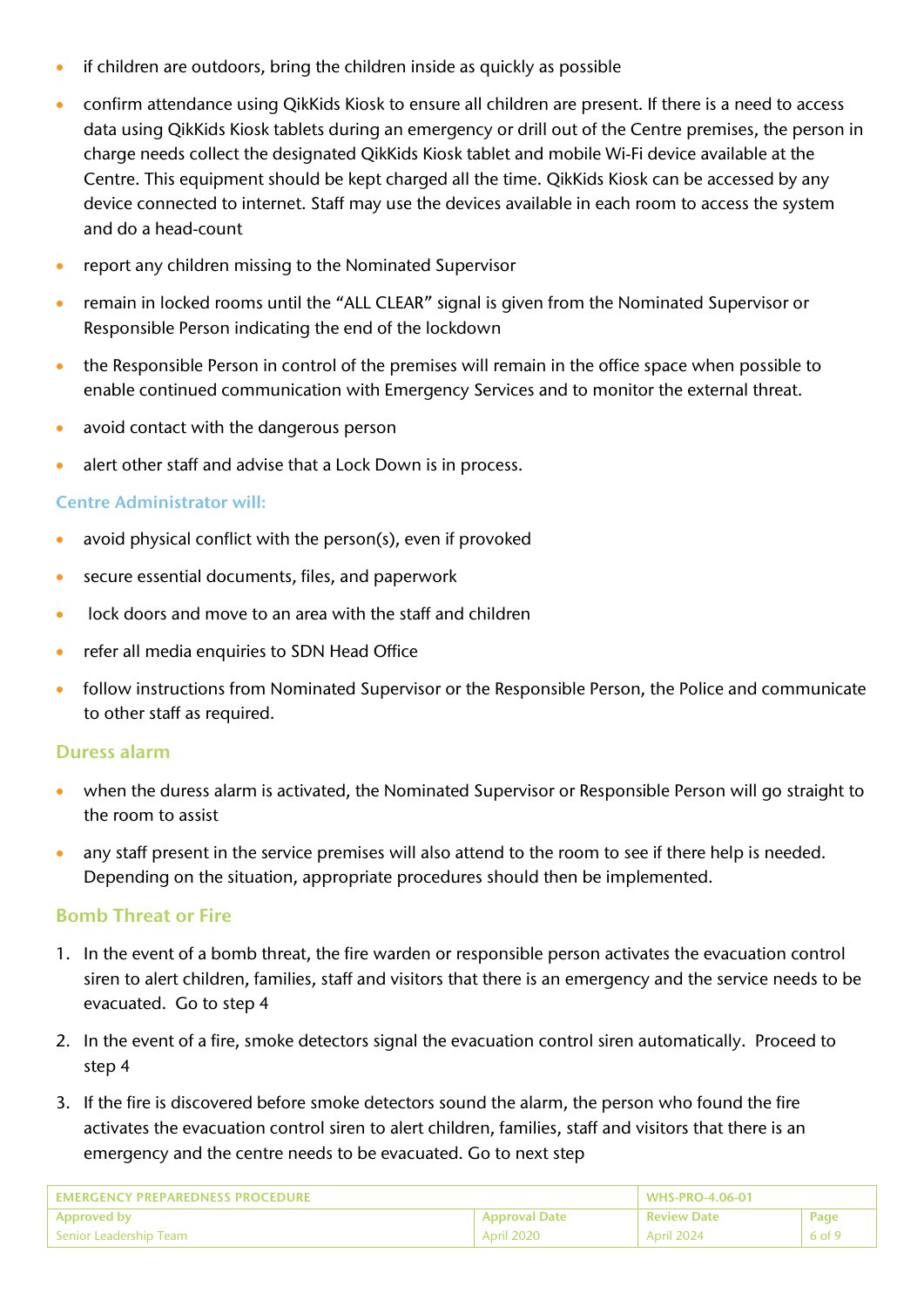- 4. Staff follows the emergency evacuation diagram
- 5. Room leaders guide children and families via nearest emergency exit route and through to the meeting point located on the diagram (end of car park)
- 6. Responsible person ensures that the emergency bags, designated QikKids Kiosk tablet, mobile Wi-Fi device, Sign In Sheets and mobile phone are available
- 7. Responsible person conducts a roll call using the QikKids Kiosk tablet, Sign in Sheets for staff and visitors to ensure that all children, staff and visitors have been evacuated and are accounted for
- 8. Fire Warden checks rooms to ensure that no one has been left behind if safe to do so

## Severe Weather Event

- Prior to the storm, store or secure loose items external to the building, such as play equipment, furniture and rubbish bins.
- Secure windows (close curtains & blinds) and external doors. If necessary, tape windows and glass entrances. Utilise boards and sandbags if required.
- During a severe storm:
- Remain in the building and keep away from windows
- Restrict the use of telephone landlines to emergency calls only, particularly during a thunderstorm.
- Disconnect electrical equipment cover and/or move this equipment away from windows.
- Listen to local radio or TV on battery-powered sets for weather warnings and advice.

## **Earthquake**

## If outside

- Instruct educators, staff and children to:
- Stay outside and move away from buildings, streetlights and utility wires.
- DROP, COVER and HOLD
- DROP to the ground
- Take COVER by covering your head and neck with their arms and hands
- HOLD on until the shaking stops.

## If inside

- Instruct educators, staff and children to:
- Move away from windows, heavy objects, shelves etc.
- DROP, COVER and HOLD
- DROP to the ground.

| <b>FMFRGENCY PREPAREDNESS PROCEDURE</b> |                      | WHS-PRO-4.06-01    |        |
|-----------------------------------------|----------------------|--------------------|--------|
| <b>Approved by</b>                      | <b>Approval Date</b> | <b>Review Date</b> | Page   |
| Senior Leadership Team                  | <b>April 2020</b>    | April 2024         | 7 of 9 |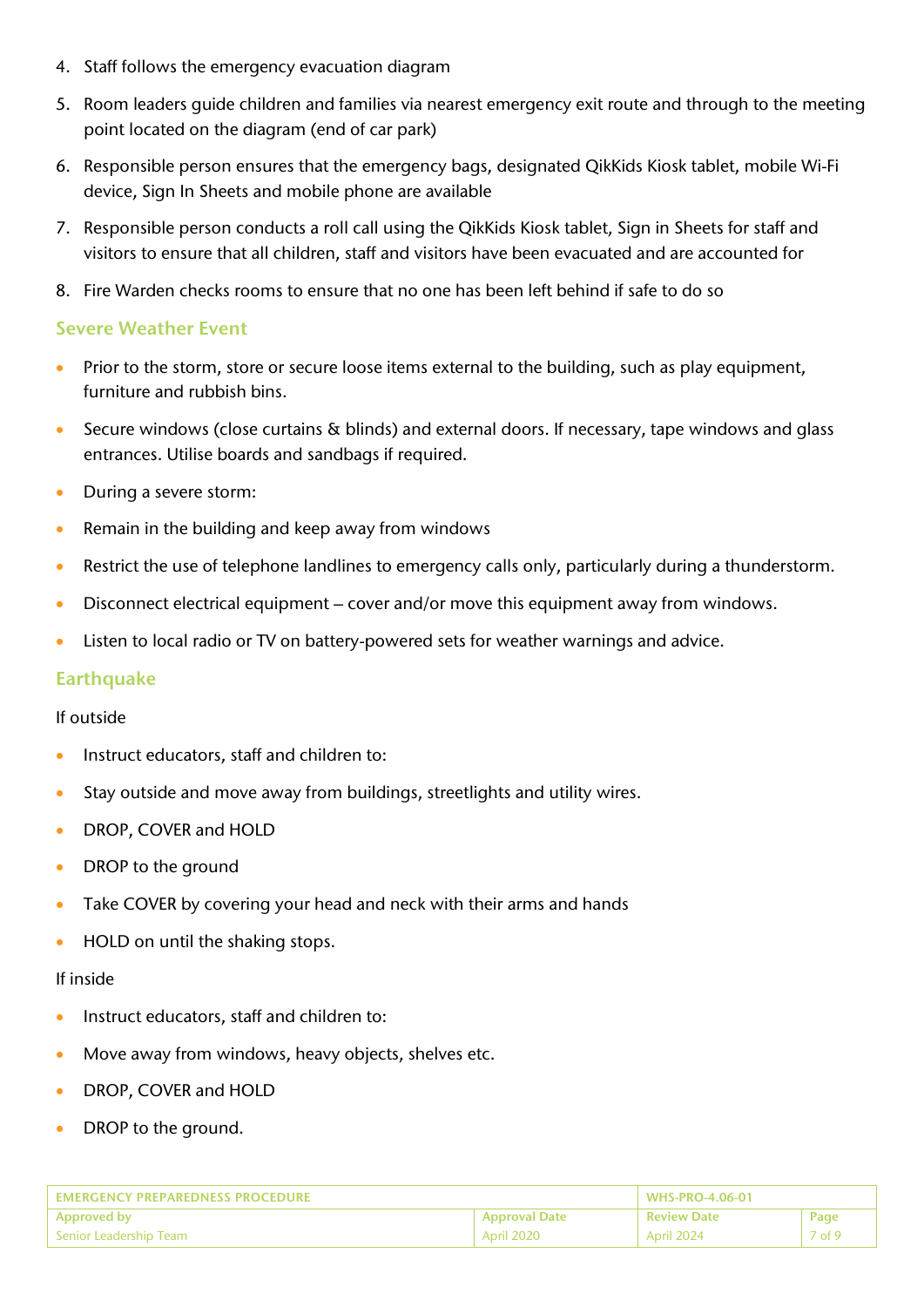- Take COVER by getting under a sturdy table or other piece of furniture or go into the corner of the building covering their faces and head in their arms.
- HOLD on until the shaking stops.

## Bushfire

- Determine appropriate response strategy (evacuate or shelter-in-place) in consultation with emergency services, if possible.
- If evacuation is required and time permits before you leave:
- Make sure you close all doors and windows
- Turn off power and gas.
- Check that all children, educators, staff and visitors contractors are accounted for.
- Listen to TV or local radio on battery-powered sets for bushfire/weather warnings and advice.
- Ensure staff and children do not hinder emergency services or put themselves at risk by going near damaged buildings or trees.

## Pandemic

## If staff or child is still at SDN site, once made aware conduct the following steps;

- Responsible Person to be notified, who will in turn notify Centre Director (if Centre Director is not the responsible person)
- Isolate and supervise relevant child/employee in designated quarantine area at Centre whilst practicing social distancing requirements;
	- For children  $\Rightarrow$  contact parents for immediate collection of child;
	- For employee => instruct employee to go home to self-isolate, monitor symptoms and contact GP/public health unit for further guidance. Friend or family member can be called to pick up employee, provided social distancing requirements are followed;
- If condition of individual deteriorates or symptoms become more serious (e.g. breathing difficulties), 000 should be called and medical staff advised that call relates to someone who has tested positive for a pandemic virus;
- Centre Director to notify Service Leader;
- Service Leader to contact Executive team, CEO and Head of Service;
- Team around to be formed to manage regulatory notification, communications and actions;
- Implement evacuation, communication procedures and actions as directed by Executive Team and/or regulatory authorities.

| <b>FMFRGFNCY PRFPARFDNESS PROCFDURF</b> |                      | WHS-PRO-4.06-01      |        |
|-----------------------------------------|----------------------|----------------------|--------|
| Approved by                             | <b>Approval Date</b> | <b>Review Date</b> ` | Page   |
| Senior Leadership Team                  | <b>April 2020</b>    | <b>April 2024</b>    | 8 of 9 |